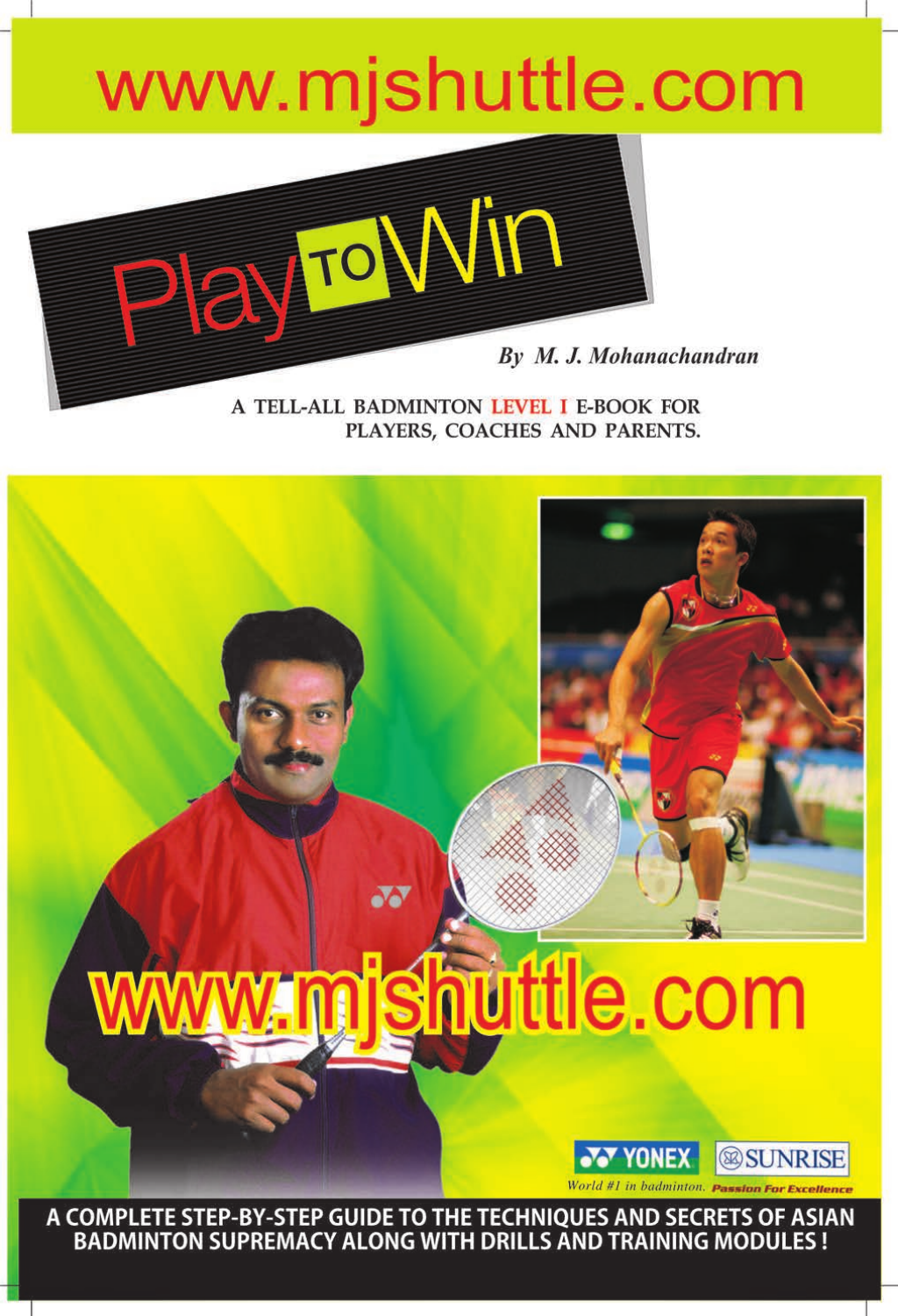



| 1.  | <b>FOREWORD</b>                                                                                                                                                                                                                  | 1  |
|-----|----------------------------------------------------------------------------------------------------------------------------------------------------------------------------------------------------------------------------------|----|
| 2.  | <b>PROLOGUE</b>                                                                                                                                                                                                                  | 7  |
| 3.  | <b>INTRODUCTION</b>                                                                                                                                                                                                              | 7  |
| 4.  | <b>HISTORY OF BADMINTON</b>                                                                                                                                                                                                      | 8  |
| 5.  | <b>PLAYING BADMINTON</b>                                                                                                                                                                                                         | 8  |
| 6.  | <b>BASIC GRIPS</b><br>A) Forehand grip<br>B) Holding of the racket<br>C) Backhand grip<br>D) Exercise for change of grips<br>E) Problems with wrong grips<br>F) Different types of wrong grip<br>G) Checking grip for correction | 9  |
| 7.  | <b>SERVICE</b><br>A) Forehand high-lob service<br>B) Short service<br>C) Backhand short service<br>D) Back hand flick service                                                                                                    | 15 |
| 8.  | <b>BASIC STROKES (FOREHAND)</b><br>A) Forehand toss or high lob<br>B) Forehand drop shot<br>C) Forehand smash<br>D) Attacking toss<br>E) Drop Shot<br>F) Smash                                                                   | 26 |
| 9.  | <b>NET STROKES</b>                                                                                                                                                                                                               | 36 |
| 10. | <b>MID-COURT STROKES</b>                                                                                                                                                                                                         | 45 |
| 11. | <b>AROUND THE HEAD STROKES</b>                                                                                                                                                                                                   | 52 |
| 12. | <b>BASIC BACKHAND STROKES</b><br>A) Backhand toss<br>B) Backhand drop<br>C) Backhand smash                                                                                                                                       | 55 |
| 13. | <b>SINGLES</b><br>A) Foot Work (Simple and Advanced)<br>B) Training for footwork<br>C) Drills<br>D) Multi-shuttle feeding                                                                                                        | 60 |
| 14. | <b>COURT MEASUREMENTS</b>                                                                                                                                                                                                        | 76 |
| 15. | <b>EPILOGUE</b>                                                                                                                                                                                                                  | 77 |
| 16. | <b>PHOTO ALBUM</b>                                                                                                                                                                                                               | 78 |
| 17. | <b>ABOUT THE AUTHOR</b>                                                                                                                                                                                                          | 81 |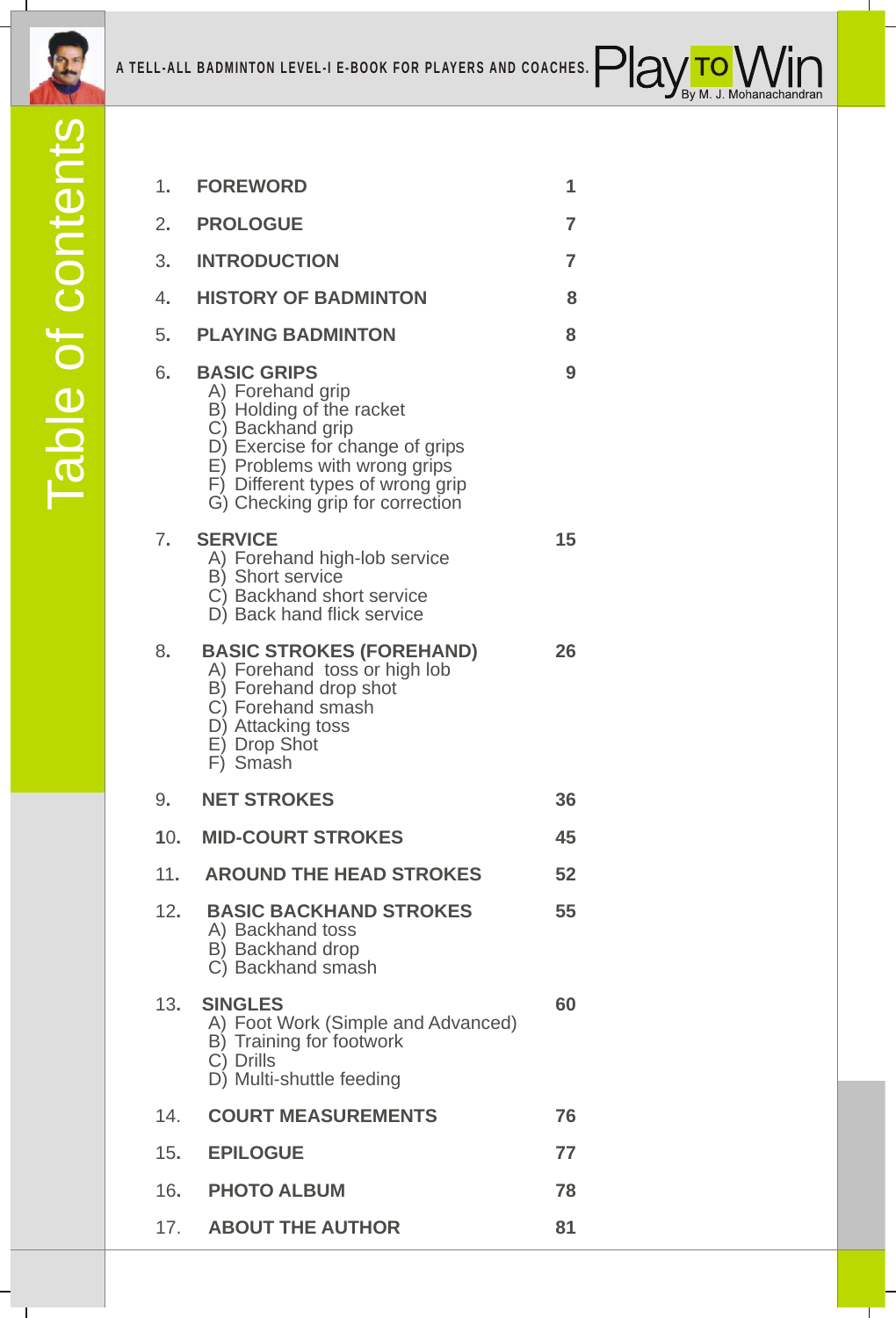



28 September 2010

I am happy to see Mr. Mohanachandran coming out with a book on Badminton both in print and E book forms. The E-Book I understand is the first of its kind in India and should benefit a lot of computer savvy youngsters thanks to its wider reach. During our times, books on Badminton were difficult to come by and we had to almost entirely depend on watching seniors play. I hope young players, especially those who do not have access to expert Badminton coaching, make maximum use of this book. My congratulations to

Mr. Mohanachandran for his novel venture to promote Badminton.

#### **Prakash Padukone**



Reading the Book "Play To Win" a "Tell-All Badminton E-Book" for players, coaches and parents is like watching a Badminton Documentary Film on DVD.

Its writer M.J Mohanachandran who himself is an International Badminton Coach, has scripted his lifetime experience in his book. Mr. M.J Mohanchandran has been working as Badminton Coach at various levels for many years and his work will be valuable to other coaches as well as players. I am sure this book will help all players and coaches at all levels to improve their knowledge of the game. It also gives an overview of the player requirements in terms of Training, Fitness and Psychology.

With Regards

P. Gopichand National Chief Coach.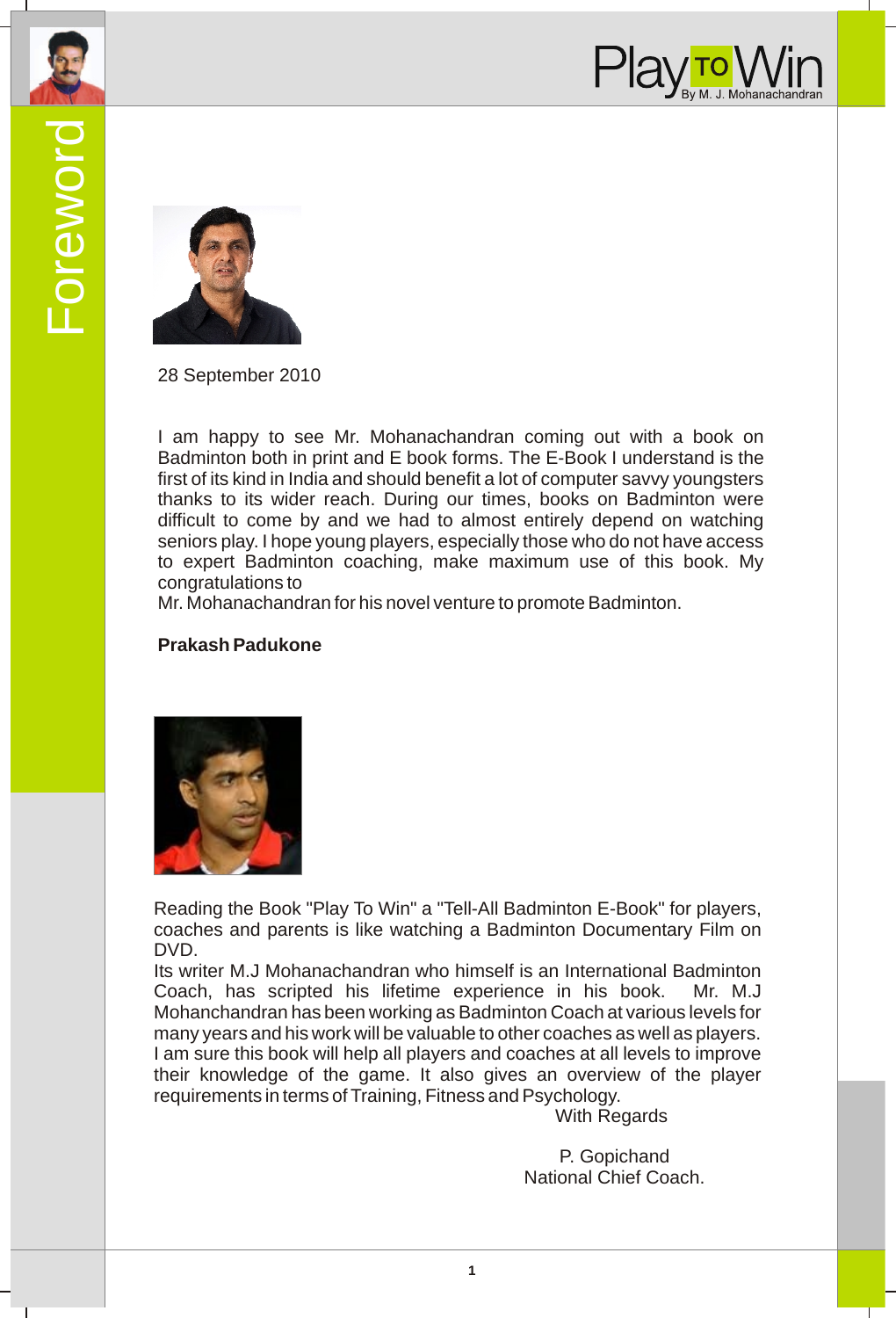



This is an excellent coaching E-Book on Badminton and will be very useful for any aspiring player. There are very few informative E-Books on Badminton techniques available and Mr. Mohanachandran's effort in bringing out this work for the benefit of Badminton enthusiasts is very laudable.

All must appreciate the fact that Badminton is a very technical as well as physical sport. Hence, basics i.e. skills, co ordination, attitude etc, learned at the beginning of one's career is very vital. This manual takes care of most of these essential fundamentals.

Vimal Kumar Ex-Chief Coach (India)



"I have known Mohanachandran for over 2 decades. His knowledge of badminton is second to none. This E-Book is a godsend for all badminton players and coaches."

#### **S. Muralidharan**

Vice President , *Badminton Association of India*



Badminton is getting popular worldwide with lots of coaching centers opening all over the world. Still there are places where the game's correct techniques and fitness training methods have not reached affecting the performance of the players adversely.

I hope this E-book will be the remedy of the problem. Mohanachandran in his E-book "Play to Win" has made a great attempt to bring out correct techniques and fitness modules which will benefit players as well as players who intend to take up badminton coaching as a profession.

I wish him smashing success on his work.

Sanjiv Sachdeva

Chief Coach (Junior), India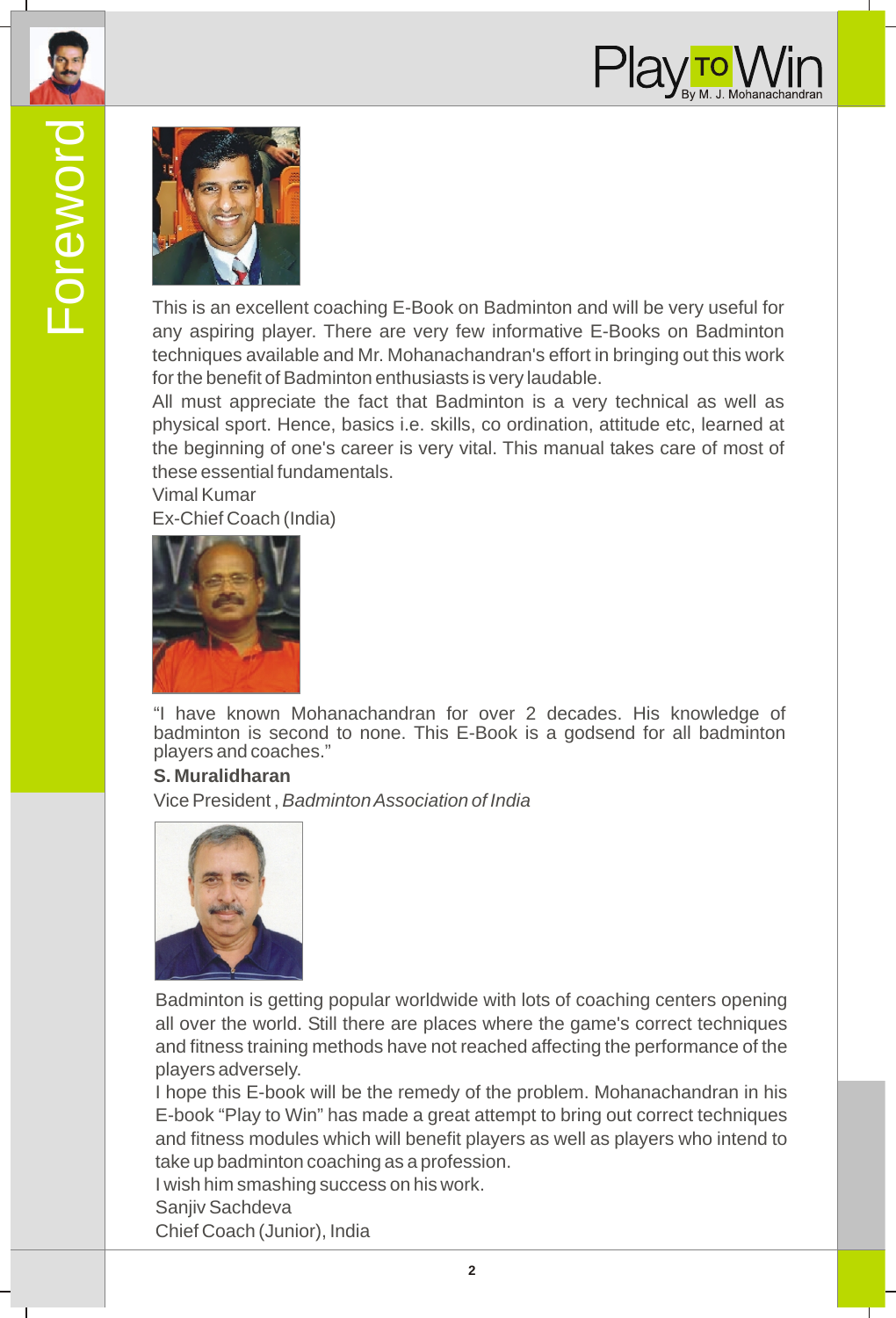



"I won my first junior National title, while mohan sir was the coach. Even today he is the person who I turn to if I have any difficulty in my playing technique. "

#### **V. Diju**

*Mixed Doubles, World No. 7- 2010*



"Mohan sir has been instrumental in shaping our doubles career right from the time we were junior's. This E-Book will help players and coaches from all over to get access to his unique knowledge."

**Sanave Thomas & Rupesh Kumar** *Doubles Players, World No. 15 - 2010*



"I owe my badminton career to Mohan sir. After this book is released, many more players will owe their badminton careers to him."

**P. C. Tulasi** (Youth Common Wealth & SAF Games Gold Medalist)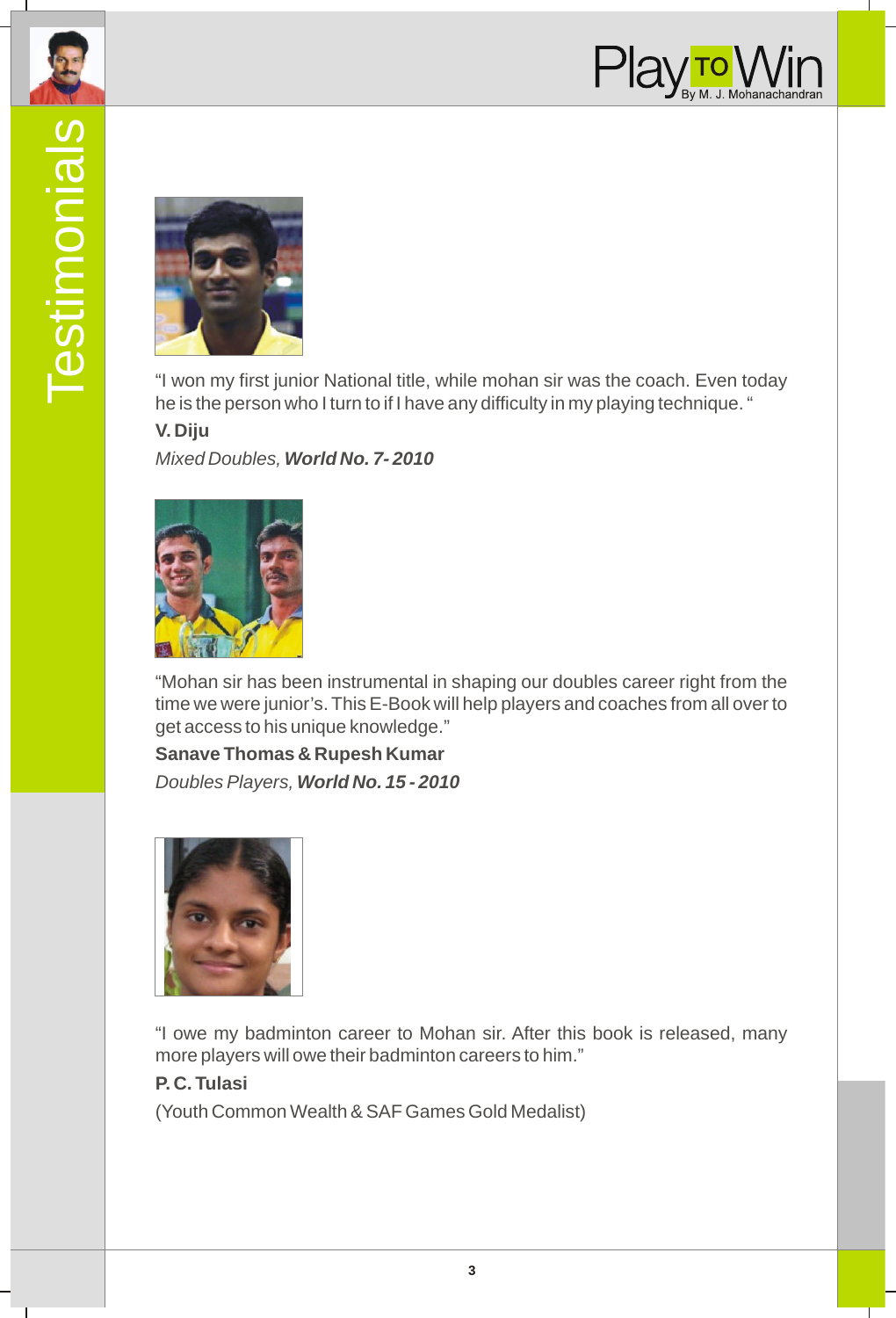



"My dream of becoming an International Medal Winner was realized when I started attending Mohan sir's coaching camp. I hope this coaching manual will benefit the players who have a dream"

H.S.Pronnoy

(Youth Olympics Silver and World Junior Bronze Medal Winner-2010).



 "I have been involved with the wonderful game of Badminton for the last 40 years in various capacities vis as administrator, player and sponsor. I have had the privilege of watching and understanding the game closely and I realize the importance of a good coach in nurturing talent and bringing it to full bloom with years of dedicated work. Unfortunately, in our country, good coaches are hard to come by as they are very few in number and beyond the reach of majority of our players. Under these circumstances, Mr. Mohanachandran's work assumes special significance. Here, he brings his vast experience within the reach of players who would otherwise have been handicapped due to want of expert coaching. I hope that this book, both in print and electronic formats, reaches and benefits the maximum number of players"

Mr.C.V.Jacob,

(Chairman and Managing Director, Synthite Industries Ltd.)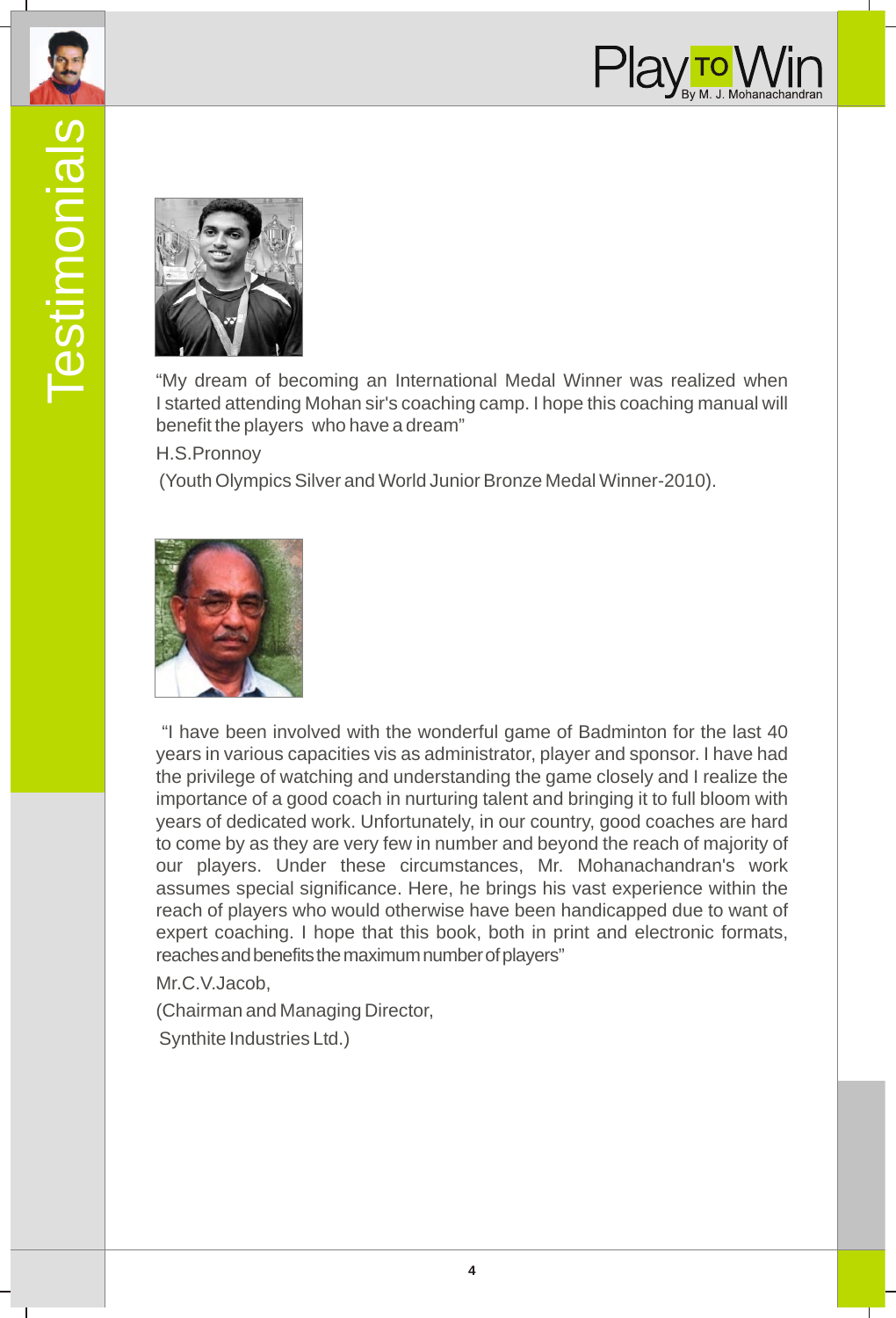

## Glossary of terms

| Pronation              |                          | It is the movement of forearm to bring<br>the palm downward                                                   |
|------------------------|--------------------------|---------------------------------------------------------------------------------------------------------------|
| Supination             |                          | It is the upward movement of forearm<br>(opposite of pronation)                                               |
| Snap forward           | $\overline{\phantom{a}}$ | It is the forward movement of wrist                                                                           |
| <b>Stance</b>          | ÷,                       | It is the position of legs while attempting<br>a stroke (hit)                                                 |
| Back swing             | $\overline{\phantom{0}}$ | It is the action of racket hand before starting<br>a stroke                                                   |
| Forward swing          | $\overline{a}$           | It is the forward movement of the racquet hand<br>while attempting a stroke                                   |
| Point of contact       | $\sim$                   | It is the point where racket head meets<br>the shuttlecock                                                    |
| Padmasan               | -                        | It is the cross-legged sitting position (Yoga)                                                                |
| Above the head         | $\overline{\phantom{a}}$ | It is the area above the head of a player                                                                     |
| <b>Backhand</b> side   |                          | It is area on left hand side for a right-hander<br>and vice versa for left-hander                             |
| Underarm strokes       |                          | - Under arm strokes are strokes played below<br>waist level                                                   |
| Around the head stroke | $\overline{\phantom{a}}$ | It is the stroke played just above your left<br>shoulder for a right-hander and vice-versa<br>for left-hander |
| <b>Drives</b>          | $\overline{\phantom{a}}$ | Strokes played at shoulder level                                                                              |
| Square or flat         |                          | The shuttle should meet at the center of<br>the racquet                                                       |
| Bud of the racquet     |                          | It is the edge of the racquet handle                                                                          |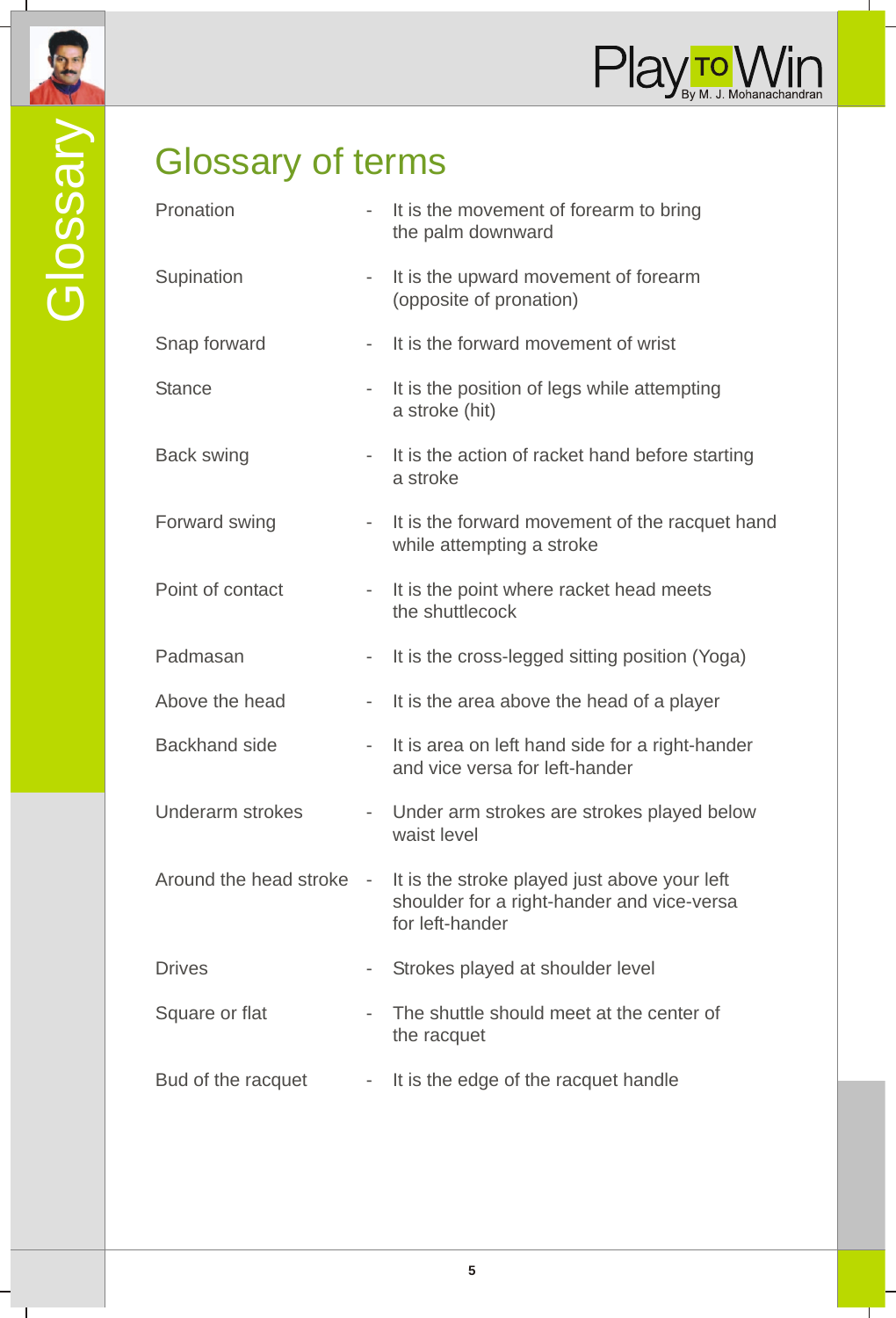



## Copyright notice

All rights reserved. Reproducing or transmitting, electronically or mechanically in any form or by any means will invite procecution. Any unauthorized use, sharing, reproduction, or distribution is prohibited strictly.

#### Legal notice

While attempts have been made to verify information provided in this publication neither the author nor the publisher assumes any responsibility for errors, omissions or contradicting information contained in this book. Readers assume all responsibilities for the use of the materials and information contained in the book. The author or publisher assumes no responsibility or liability whatsoever for any injuries sustained while using the training methods in this book. All strokes and techniques shown in this book are basic guidelines according to the author. Players can follow their natural styles using correct technique as prescribed by their individual coaches.

### Important Information

Images of Saina Nehwal and other international players used in this book are courtesy Yonex Sunrise India Pvt. Ltd. Special Thanks to Vikram Dhar Country Manager, Sunrise India Pvt. Ltd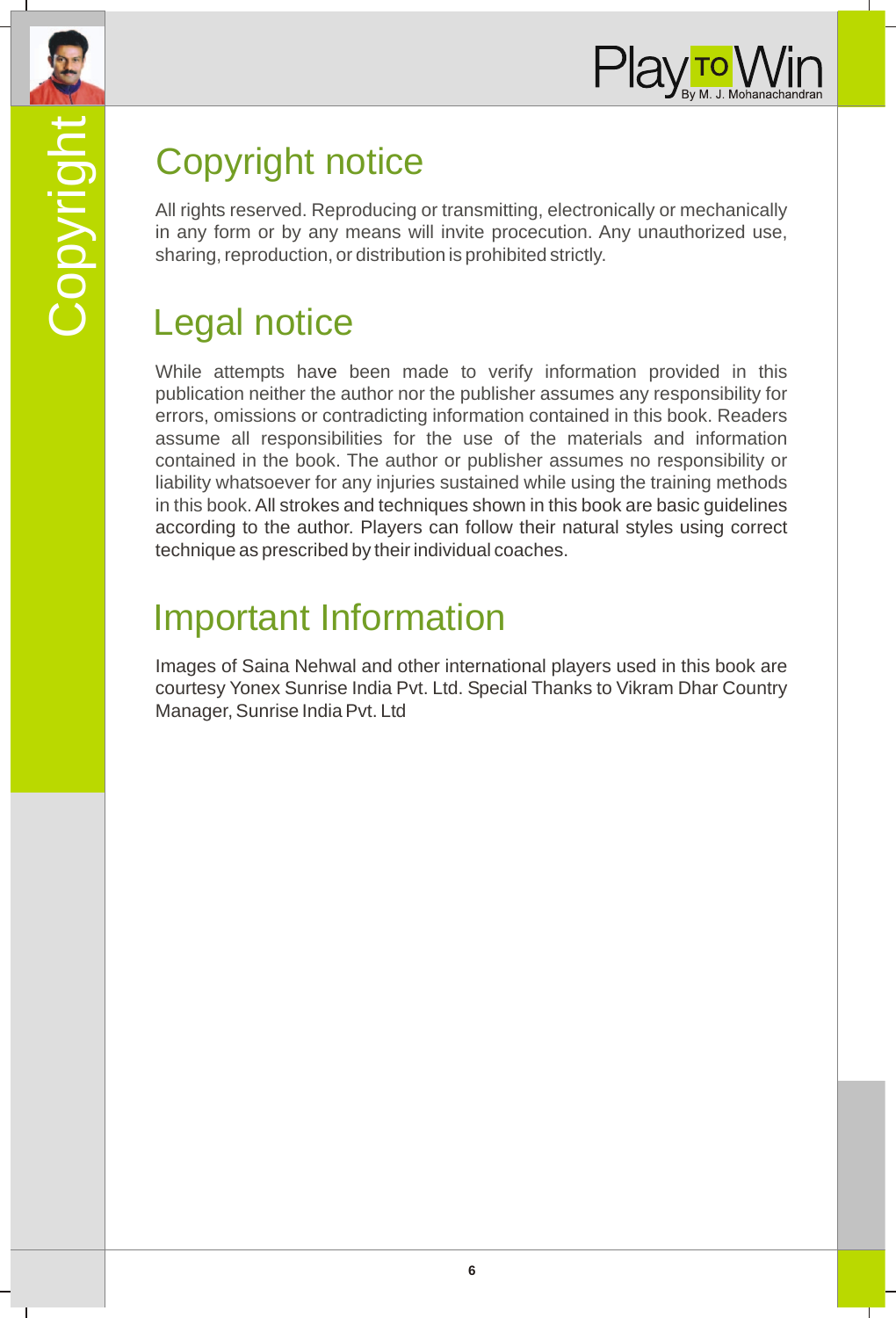



### Prologue

There has always been a great void in the badminton field for an authentic badminton coaching book with technical and physical fitness training methods. This book, without a doubt, will satisfy all the needs of beginners, advanced players and players who want to become coaches.

I have spotted and groomed many talented youngsters into international medal winners. This book is the result of my lifelong experience and fruitful coaching in the field of badminton. This book is prepared meticulously and diligently with complete attention to detail. Pictures, photos, and drills are placed wherever necessary to illustrate the points. Definitions and useful tips are in plenty.

Nutrition and diet tips given are well researched and scientific. Correction of wrong techniques and strokes have been given. The remedies for possible injuries are suggested. Innovations, creativity and deception in strokes have also been dealt with thoroughly.

I am very thankful to the philanthropic Mr. M. C. Vargheese & Mr. T. R .Balachandran for their help in bringing out this edition. I am also thankful to Mr. Manoj Ramchandran and his team at Touché Communications Pvt. Ltd., Mumbai, for designing the book pro bono. I dedicate the book to all badminton lovers. Suggestions are welcome for the improvement for this book.

#### Introduction

It gives me great pleasure to write this book and share my experience in coaching with the readers. This book was my lifelong ambition. I have taken pains to make it very simple because the playing community cannot be expected to be scholars who relish heavy language. Moreover, the main motivation to bring out such a book is that I have noticed the growth of badminton in India and that former players are taking up coaching seriously. These players have tremendous playing experience. They can guide and develop youngsters to become good badminton players, provided they have sufficient knowledge of coaching techniques.Therefore, I also dedicate this book to everybody who works for the development of the game.